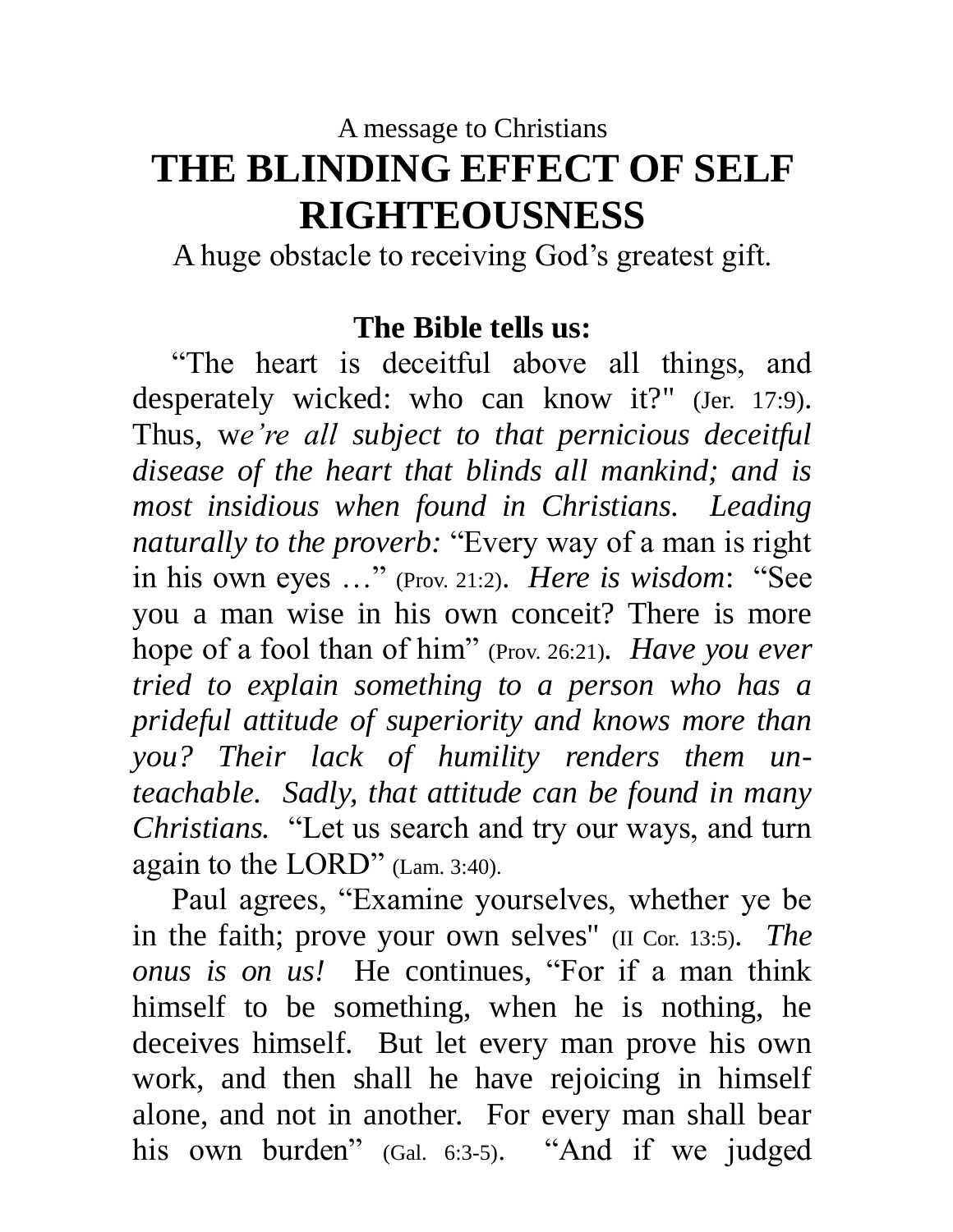ourselves rightly, we would not be judged" (I Cor. 11:31). *But that's our problem. We can't judge ourselves because our own self-righteous eyes have blinded us; we can't see ourselves as others see us. Consequently, we must seek outside help.* 

### **Psalms 26:2-3 and 39:23-24 point the way**

"Examine me, O LORD, and prove me; try my reins and my heart." "Search me, O God, and know my heart: try me, and know my thoughts, see if there be any wicked way in me, and lead me in the way everlasting." *It's an internal condition of the heart that must be excised.* 

#### **Jesus illustrates our problem**

"… (Jesus) spoke this parable unto certain which trusted in themselves that they were righteous, and despised others: 'Two men went up into the temple to pray; the one a Pharisee, and the other a publican. The Pharisee stood and prayed thus with himself,' 'God, I thank thee, that I am not as other men are, extortioners, unjust, adulterers, or even as this publican. I fast twice in the week, I give tithes of all that I possess.' And the publican, standing afar off, would not lift up so much as his eyes unto heaven, but smote upon his breast, saying, 'God be merciful to me a sinner.' I tell you, this man went down to his house justified rather than the other: for every one that exalts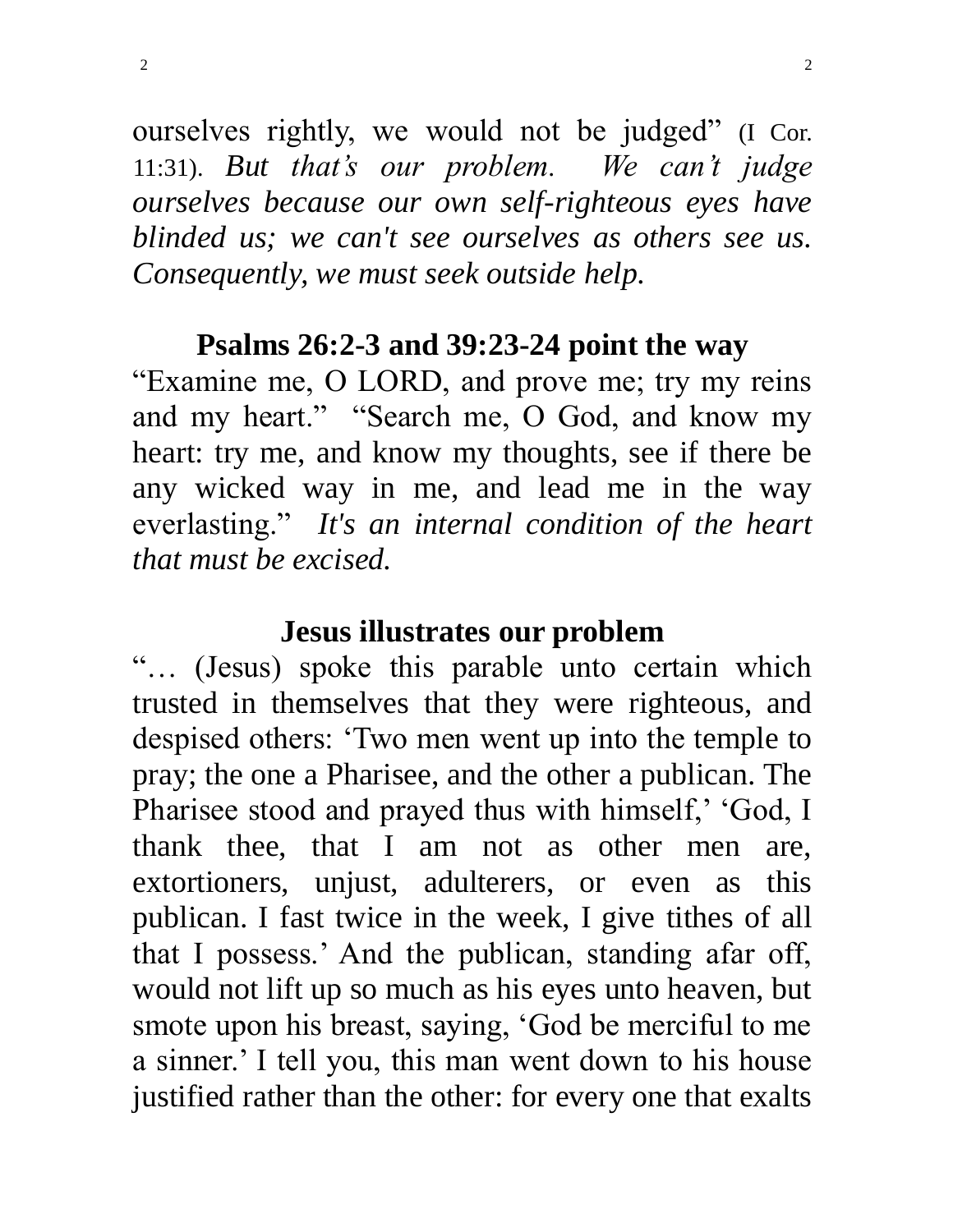himself shall be abased; and he that humbles himself shall be exalted" (Luke 18:9-14). To one degree or another, Jesus is speaking to all of us who:

 **1.** Are blinded by self-righteousness, disregarding Isaiah 64:6 which calls our best works filthy rags.

 **2.** Feel their religious knowledge is so above the norm that they have little need for further instruction or correction.

 **3.** Have an attitude of superiority to anyone not of their class, denomination or rank. Pure religious snobbery!

Does this describe anyone you know -- have you looked in a mirror lately**?** 

### **To be specific**

 The Pharisee exemplifies anyone who considers himself above average in religious knowledge and piety. The Publican is descriptive of anyone held in contempt by the religious prude. The Pharisee's prayer was all about himself, even implying how fortunate God was to have such a loyal subject as he, not like that poor sinner over there.

 What did Proverbs 26:12 reveal about those who were wise in their own conceits? Also, II Corinthians 10:12 tells us not to join ourselves with those that commend themselves, and measure themselves by themselves, comparing themselves among themselves, for they are not wise. (Often found in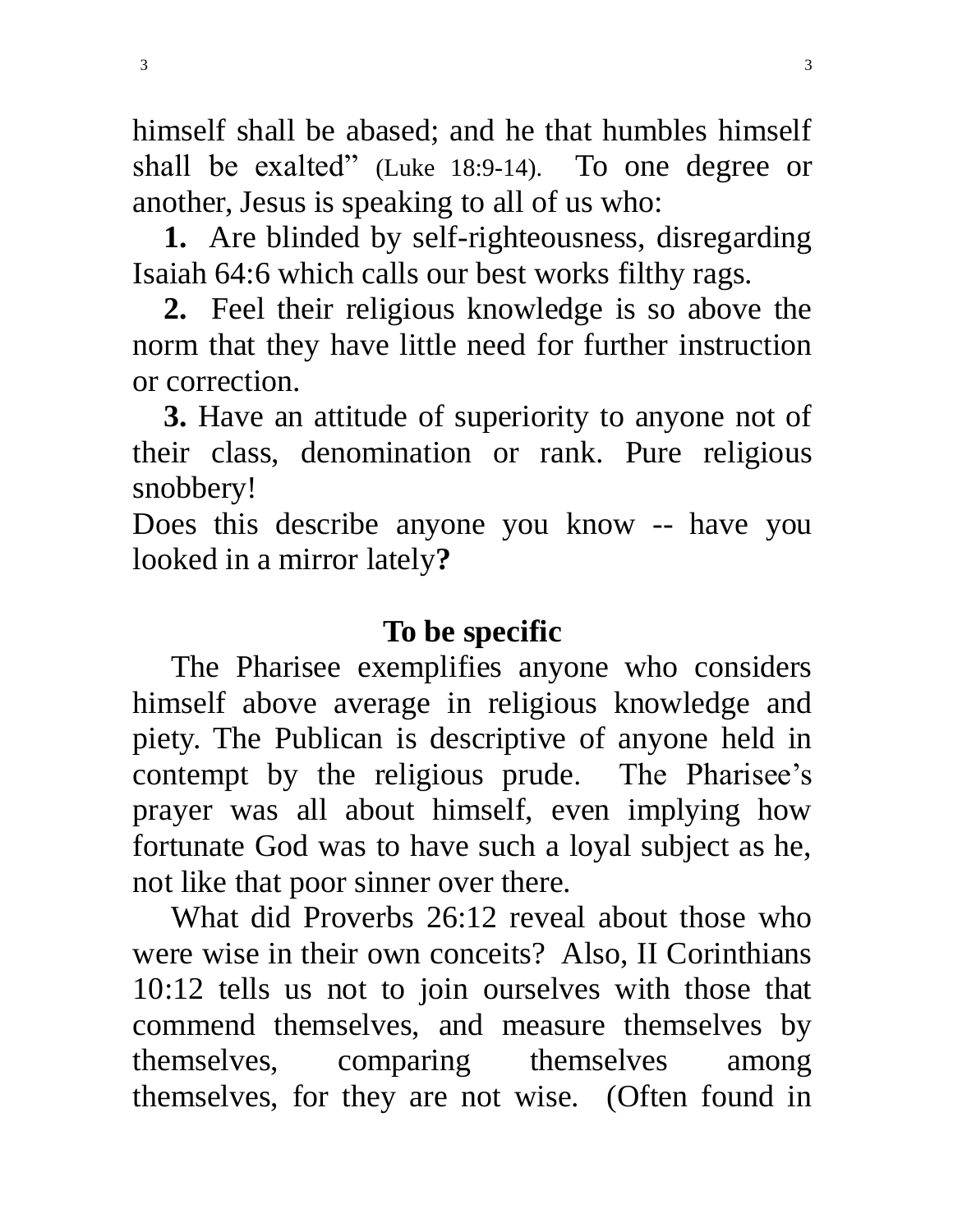denominationalism as well as splinter groups.)

 The Pharisee bragged to God of his many good deeds. Does God really need to be reminded of one's wonderful works? The Pharisee displayed arrogance, self-righteousness, and pride. James 4:6 tells us, "... God resists the proud, but gives grace unto the humble." The publican demonstrated a repentant, humble and teachable attitude; and acknowledged his sinful condition. He demonstrated his belief and faith by the way he approached God. He did not compare himself to others; neither did he blame others for his condition, but acknowledged that his sins were his alone.

 Jesus concludes with this imperative statement: "I tell you, this man went down to his house justified rather than the other: for every one that exalts himself shall be abased; and he that humbles himself shall be exalted."

 The lesson: by promoting self or belittling others, our religious testimony is severely hindered.

### **Purifying our religion**

 "Pure religion and undefiled before God and the Father is this, to visit the fatherless and widows in their affliction, and to keep himself unspotted from the world" (James 1:27).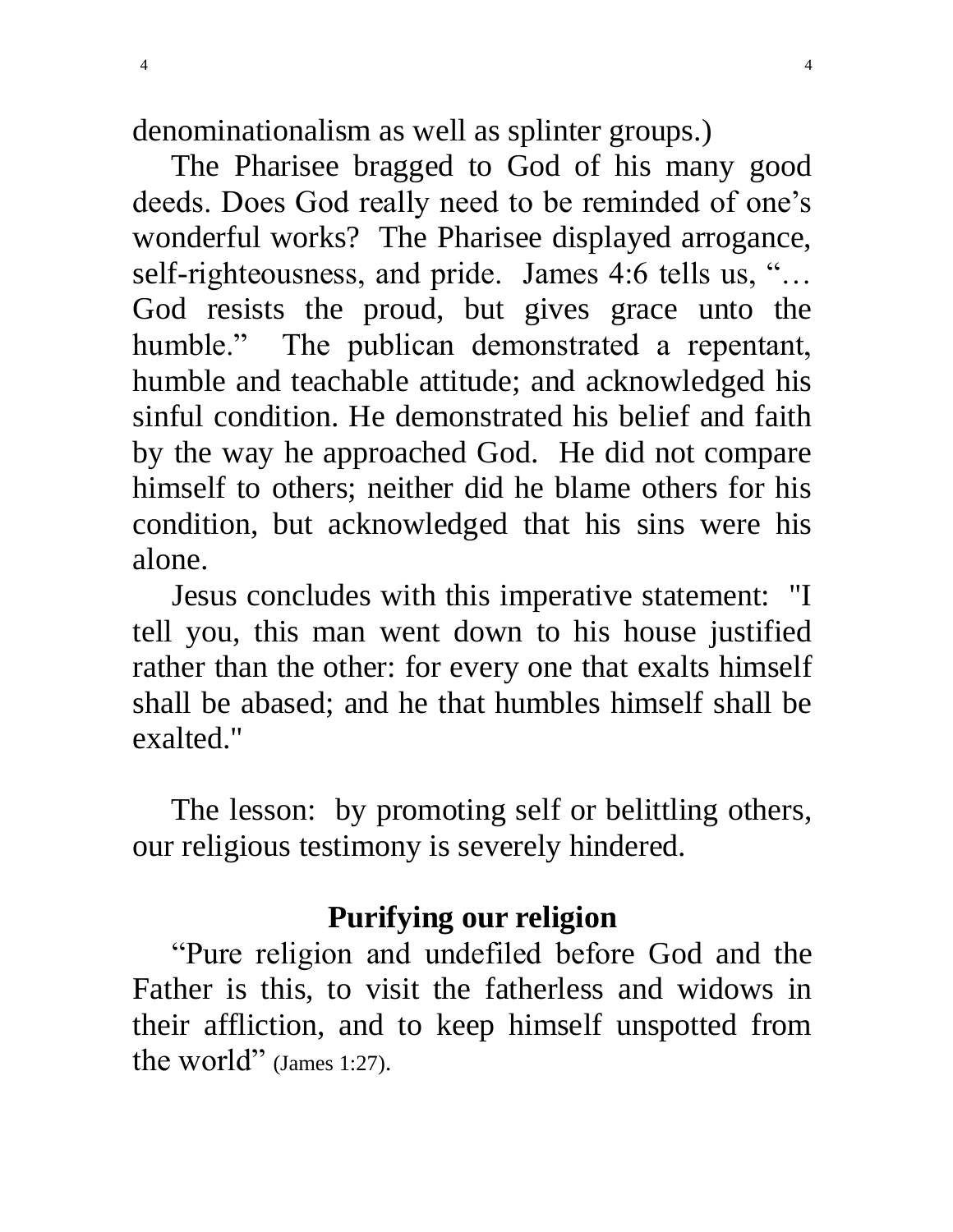### **Jesus' example of undefiled religion**

 "Then shall the King say unto them on his right hand. 'Come, ye blessed of my Father, inherit the kingdom prepared for you from the foundation of the world. For I was an hungered, and ye gave me meat: I was thirsty, and ye gave me drink: I was a stranger, and ye took me in: naked, and ye clothed me: I was sick, and ye visited me: I was in prison, and ye came unto me."

 "Then shall the righteous answer him, saying, 'Lord, when saw we thee an hungered, and fed thee? or thirsty, and gave thee drink? When saw we thee a stranger, and took thee in? or naked, and clothed thee? Or when saw we thee sick, or in prison, and came unto thee?' And the King shall answer and say unto them, 'Verily I say unto you, Inasmuch as ye have done it unto one of the least of these my brethren, ye have done it unto me."

### **The lackadaisical Christian**

 "Then shall he say also unto them on the left hand, 'Depart from me, ye cursed, into everlasting fire, prepared for the devil and his angels: For I was an hungered, and ye gave me no meat: I was thirsty, and ye gave me no drink: I was a stranger, and ye took me not in: naked, and ye clothed me not: sick, and in prison, and ye visited me not.'

"Then shall they also answer him, saying, 'Lord,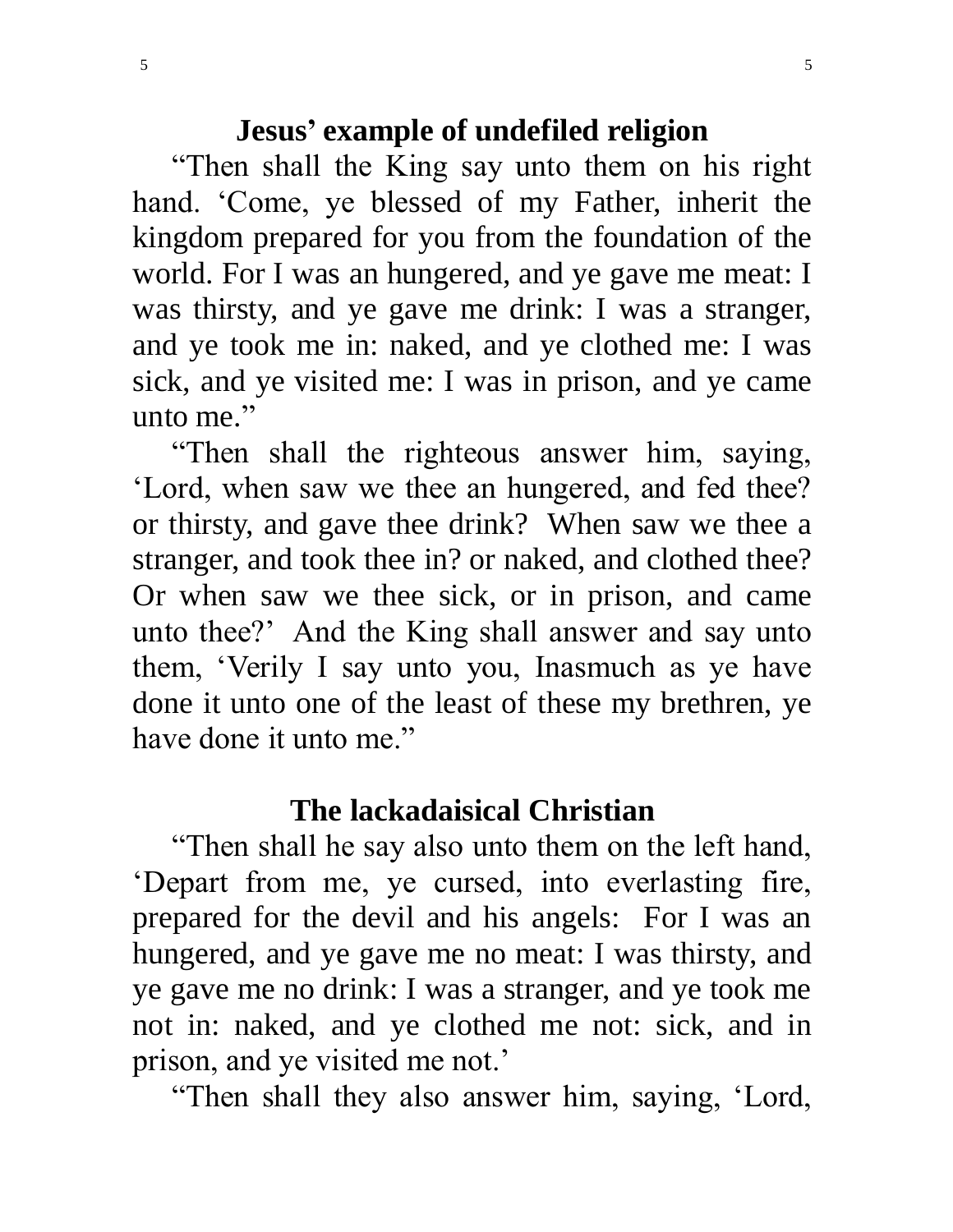when saw we thee an hungered, or athirst, or a stranger, or naked, or sick, or in prison, and did not minister unto thee?' Then shall he answer them, saying, 'Verily I say unto you, Inasmuch as ye did it not to one of the least of these, ye did it not to me.' And these shall go away into everlasting punishment: but the righteous into life eternal" (Matt. 25:34-46). *What a scary thought; these are Christians who are comfortable in their own self-righteousness, perhaps with a Laodicean mentality (Rev. 3:14-22)?*

 James speaks out on that same subject. "Dear brothers and sisters, what's the use of saying you have faith if you don't prove it by your actions? That kind of faith can't save anyone. Suppose you see a brother or sister who needs food or clothing, and you say, "Well, good-bye and God bless you; stay warm and eat well" — but then you don't give that person any food or clothing. What good does that do?"

 "So you see, it isn't enough just to have faith. Faith that doesn't show itself by good deeds is no faith at all — it is dead and useless" (James 2:14-17 NLT).

# **The hypocritical Christian**

 "Not every one that says unto me, Lord, Lord, shall enter into the kingdom of heaven; but he that does the will of my Father which is in heaven. Many will say to me in that day, 'Lord, Lord, have we not prophesied in thy name, and in thy name have cast out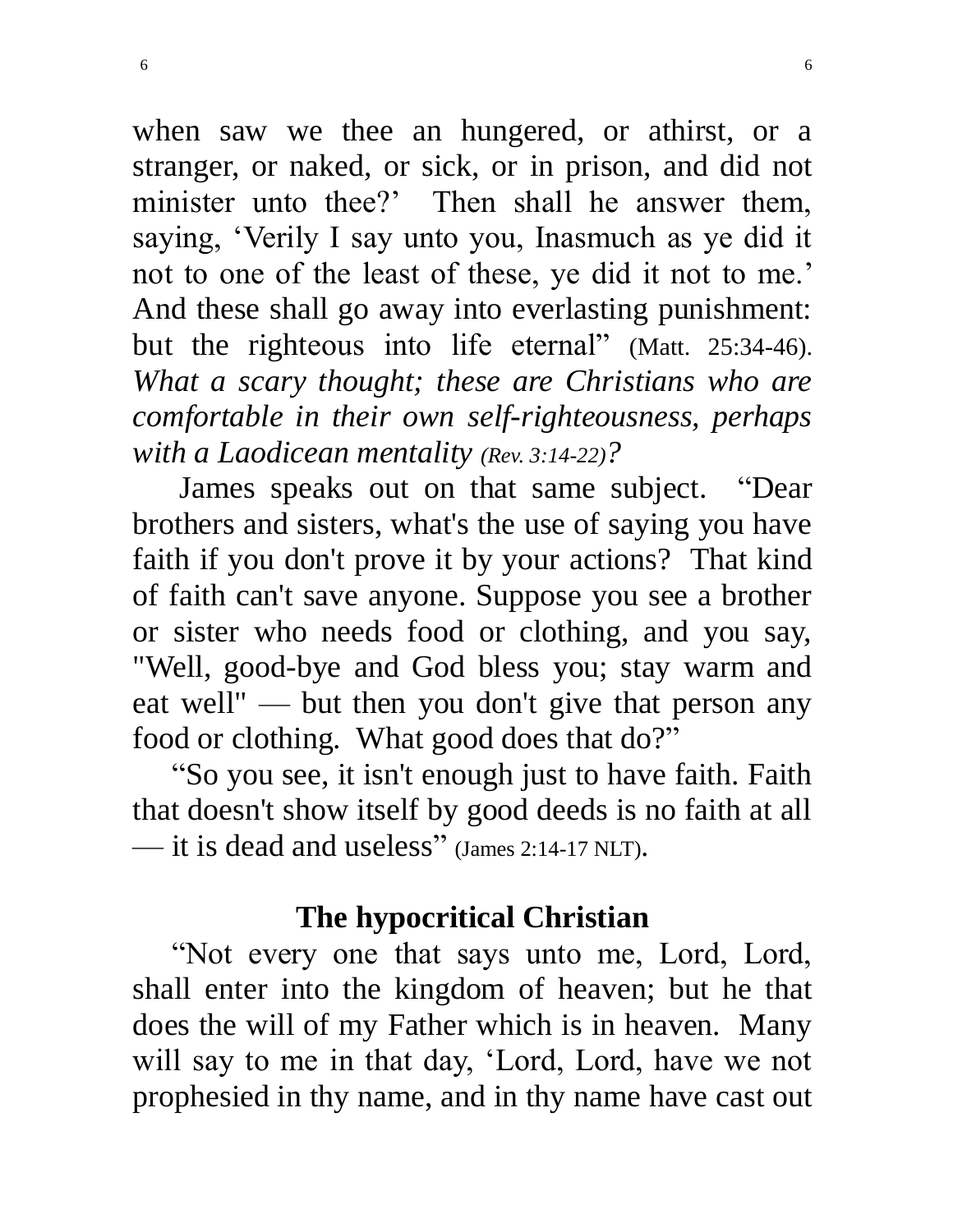devils, and in thy name done many wonderful works?' *(Church leaders - Ministers – teachers, beware, heed Matthew 24:5).* And then will I profess unto them, 'I never knew you: depart from me, ye that work iniquity (unrighteousness)" (Matt. 7:21-25).

 Obviously, wonderful works alone are not enough, so, what is that essential missing ingredient common to both groups turned down by Christ? Both groups are very religious, one depended on faith alone, the other espoused their wonderful deeds; what's missing?

 Paul lays the foundation by telling us to esteem others better than ourselves and reminds us that even Jesus took on the form of a servant (Phil. 2:3-8). I Corinthians 13 identifies the missing ingredient very well, but to put it in perspective and gain its full impact, we need to review chapter twelve.

### **I Corinthians 12**

 Here Paul speaks of the many wonderful gifts of the Holy Spirit given to those chosen by God to receive them. Some are chosen to be apostles, others prophets, others teachers, and some to do miracles, some have the gift of healing, and helping others, some administrators (getting things done) and those who can speak in other languages. These are noble gifts, given for the strengthening, protecting and enlightening of God's Church and all worthy goals.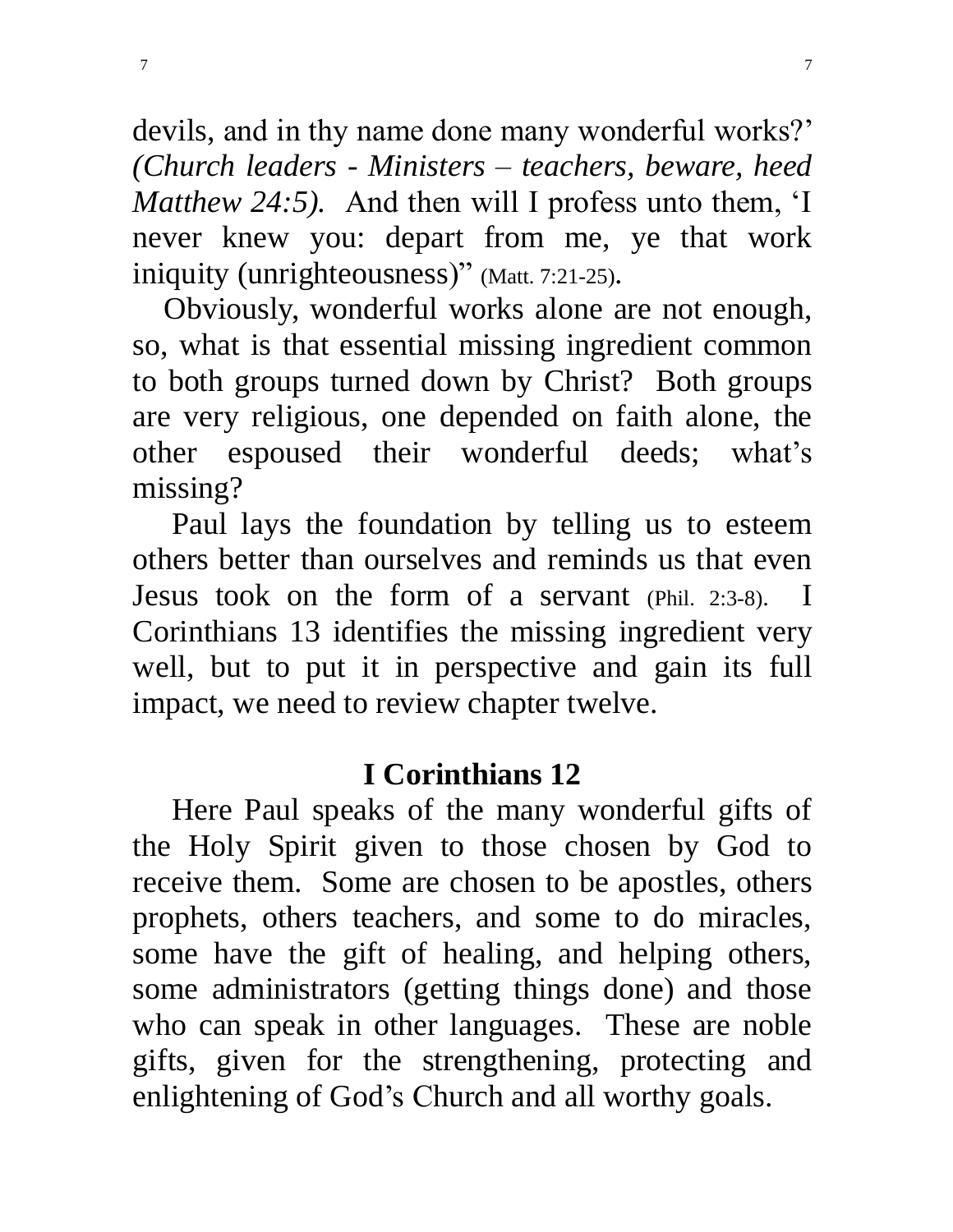We learn from them many important things, wisdom, knowledge, truth, caring etc, and we are all reinforced in the faith by them. The importance of these gifts is obvious and cannot be overly emphasized. But then Paul speaks of a greater gift and one to be desired over all these; ("one that is greater by far and highest of then all -- love" AMP). a very precious gift that those rejected by Christ at the resurrection did not have.

#### **The missing ingredient**

In I Corinthians 13 we are given the key to why some people's wonderful works profit them nothing. We are told of a love that exemplifies the very character of God and that we should strive to become the conduit for it.

#### **I Corinthians 13 NASU**

 Starting in verse one Paul states, "If I speak with the tongues of men and of angels, but do not have love, I have become a noisy gong or a clanging cymbal. 2 If I have the gift of prophecy and know all mysteries and all knowledge; and if I have all faith, so as to remove mountains, but do not have love, I am nothing. 3 And if I give all my possessions to feed the poor, and if I surrender my body to be burned, but do not have love, it profits me nothing."

4 "Love is patient, love is kind and is not jealous;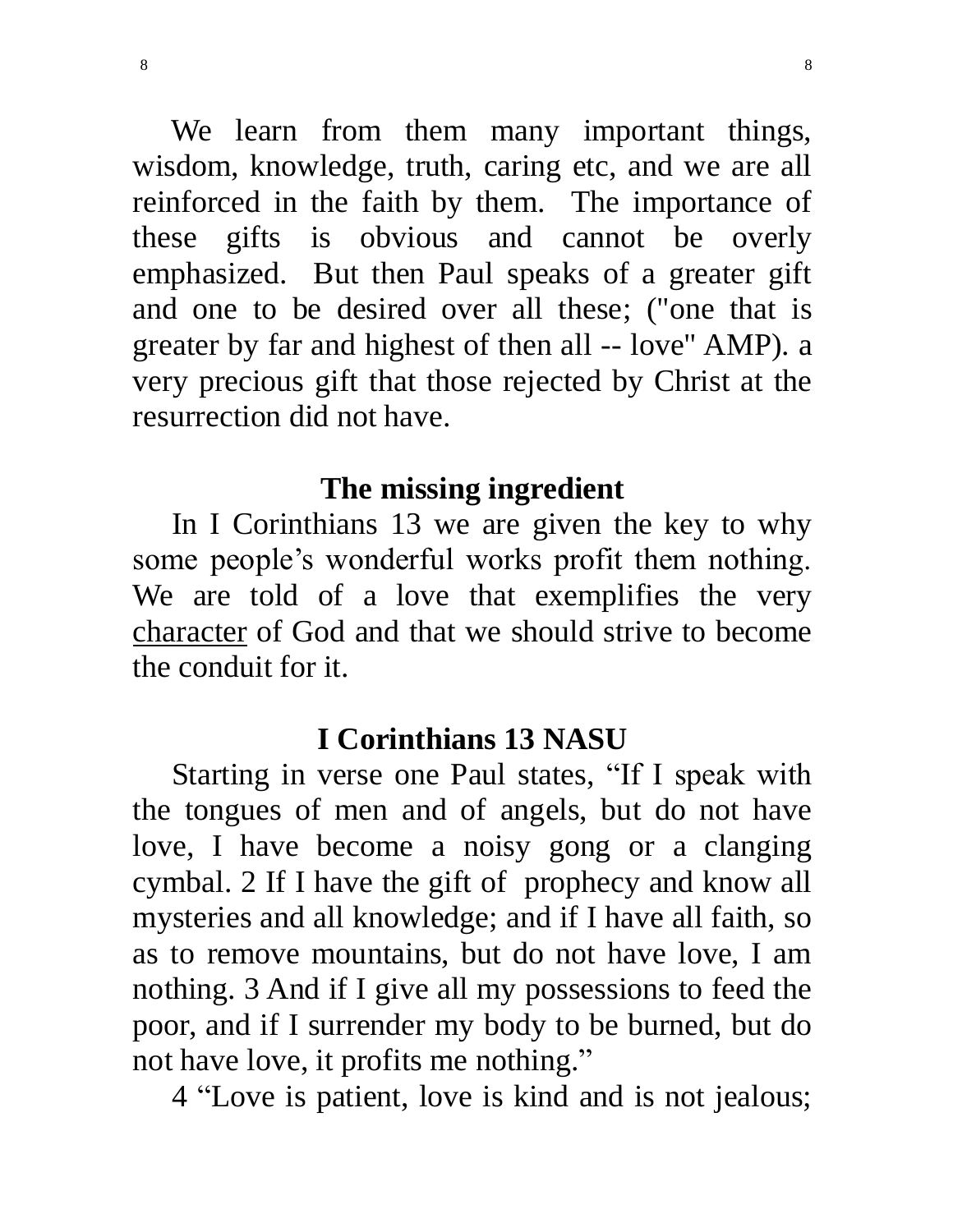love does not brag and is not arrogant, 5 does not act unbecomingly; it does not seek its own, is not provoked, does not take into account a wrong suffered, 6 does not rejoice in unrighteousness, but rejoices with the truth; 7 bears all things, believes all things, hopes all things, endures all things."

 8 "Love never fails; but if there are gifts of prophecy, they will be done away; if there are tongues, they will cease; if there is knowledge, it will be done away. 9 For we know in part and we prophesy in part; 10 but when the perfect comes, the partial will be done away. 11 When I was a child, I used to speak like a child, think like a child, reason like a child; when I became a man, I did away with childish things. 12 For now we see in a mirror dimly, but then face to face; now I know in part, but then I will know fully just as I also have been fully known. 13 But now faith, hope, love, abide these three; but **the greatest of these is love**."

 In the light of what we've just read the full impact of I John 4:8 becomes clear. "He that loves not knows not God; for God is love."

 Truly God is love, and if love is the manifestation of God's character consider this: "we only have this lifetime to develop character, but we will have eternity to learn knowledge" -- Dwight L. Moody.

**What Satan lacked**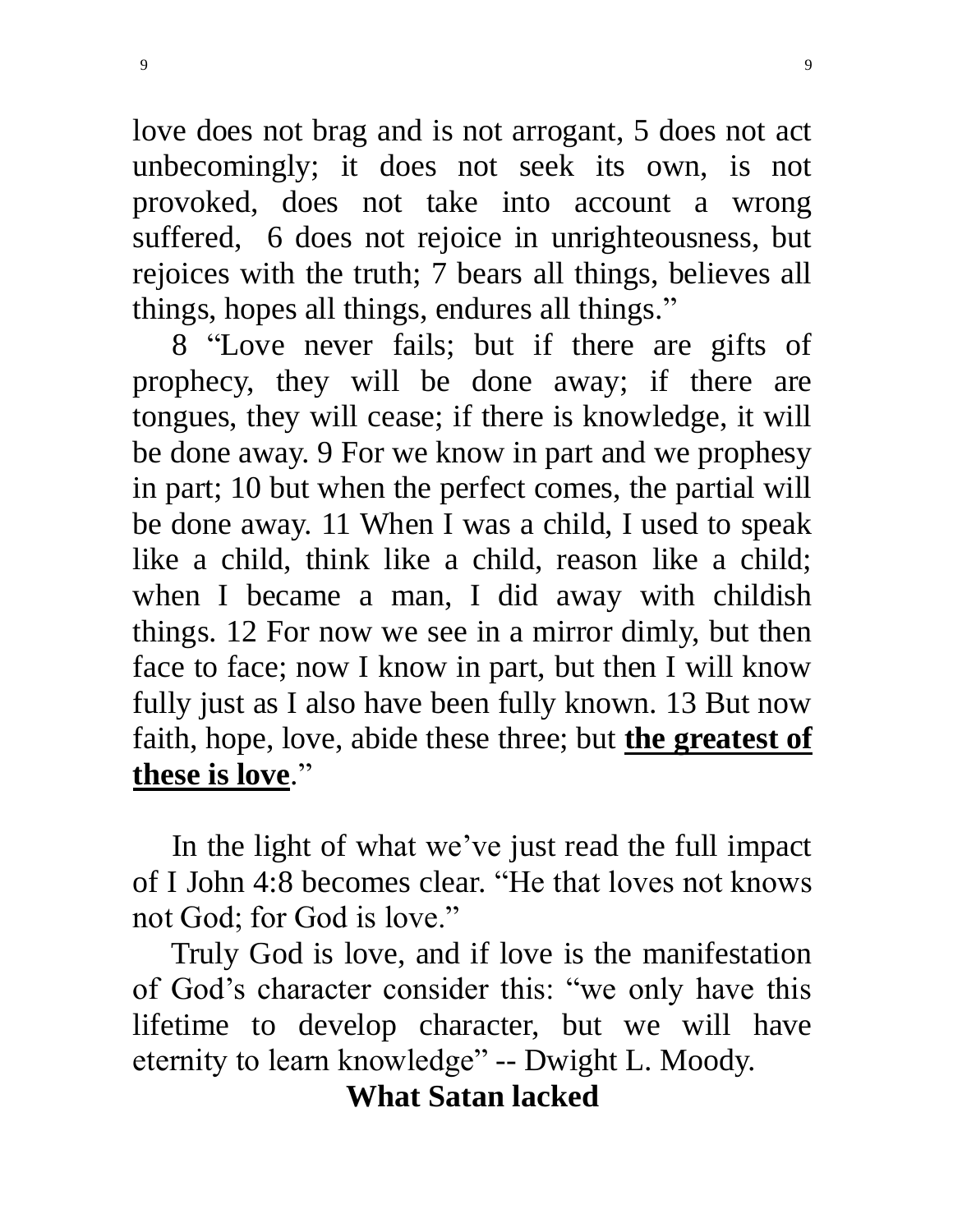Bear in mind, Satan was one of the most knowledgeable of God's angels, but he lacked character, therefore, while we have the opportunity, build the character that is based on God's love. Not that knowledge is not good and even necessary, consider the deep meanings found in Hebrews 6:1-2, but as we have seen, knowledge without the love of God is useless. Therefore seek the greatest gift, love; the rest will be added as needed.

 David found the way, "Create in me a clean heart, O God; and renew a right spirit within me" (Psalms 51:10). Paul adds more, "For I say, through the grace given unto me, to every man that is among you, not to think of himself more highly than he ought to think…" (Rom. 12:3). Also, "Live in harmony with one another; do not be haughty, snobbish, high-minded or exclusive, but readily adjust yourself to people and give yourselves to humble tasks. Never overestimate yourself or be wise in your own conceits." (Rom. 12:16 AMP).

Now we know the greatest of all of God's gifts:

### **Love!**

 We can be a conduit for that love described in I Corinthians 13 by helping others be all they can be. Rather than criticize, encourage  $-$  rather than complain, inspire – rather than condemn, forgive.

Be a help not a hindrance.

Put into practice the gift that is to be desired above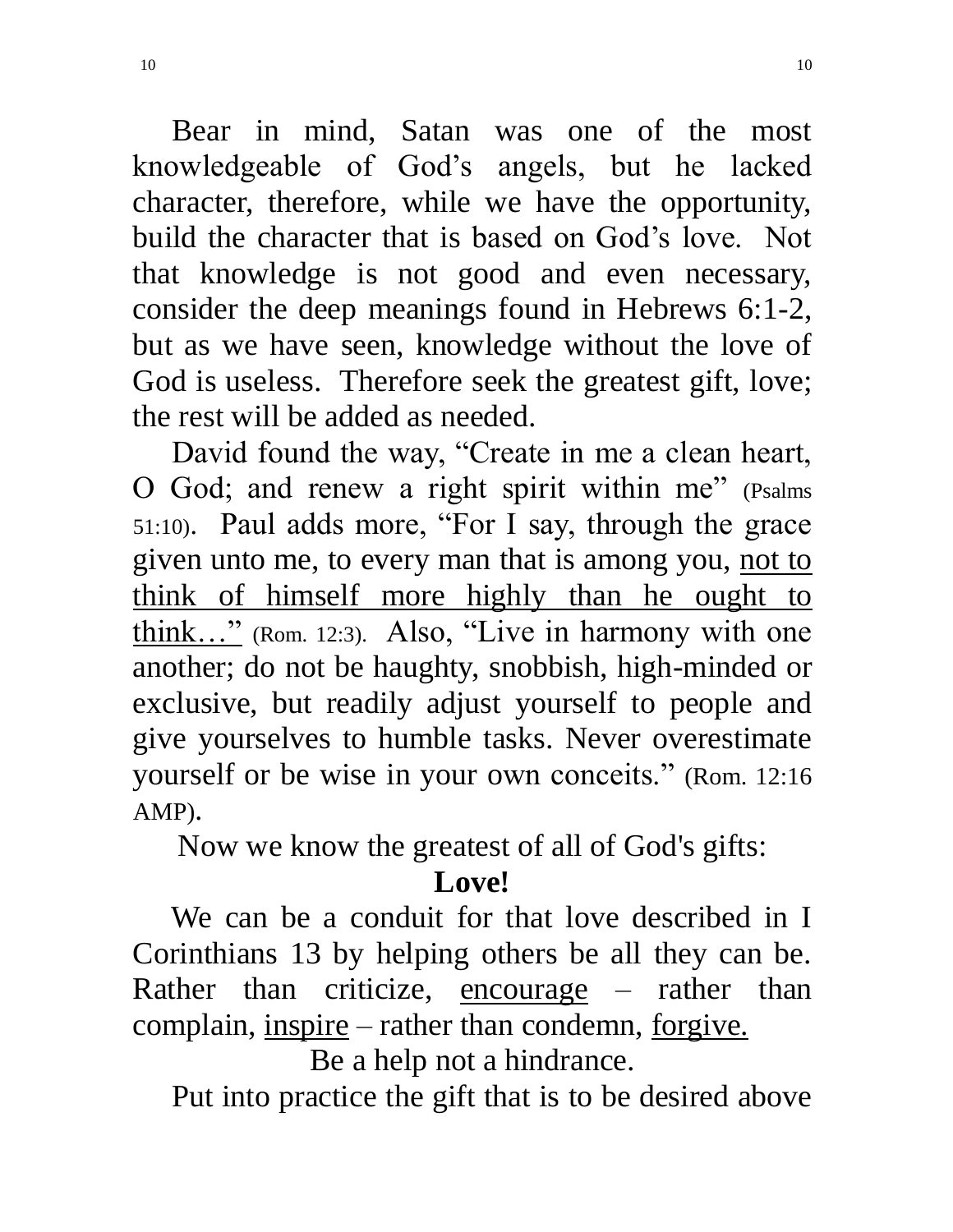all the gifts of the Holy Spirit and do remember the parable of the two men who went into the temple to pray. Then listen, for the time will come when you will hear those wonderful words, "Come, ye blessed of my Father, inherit the kingdom prepared for you..."

Del Leger, (970) 249-6857, Christian Church of God, Grand Junction, Co. ccofgod.org. ©2/14/11, dlleger@montrose.net

# **Descriptions of the love of God**

 "These things have I spoken unto you, that my joy might remain in you, and that your joy might be full. This is my commandment, that ye love one another, as I have loved you. Greater love hath no man than this that a man lay down his life for his friends. Ye are my friends, if ye do whatsoever I command you" (John 15:11-14).

 "The person who has My commands and keeps them is the one who [really] loves Me; and whoever [really] loves Me will be loved by My Father, and I [too] will love him and will show (reveal, manifest) Myself to him. [I will let Myself be clearly seen by him and make Myself real to him]" (John 14:21 AMP).

 "... If a man love me, he will keep my words: and my Father will love him, and we will come unto him, and make our abode with him" (John 14:23).

 "A new commandment I give unto you, That ye love one another; as I have loved you, that ye also love one another. By this shall all men know that ye